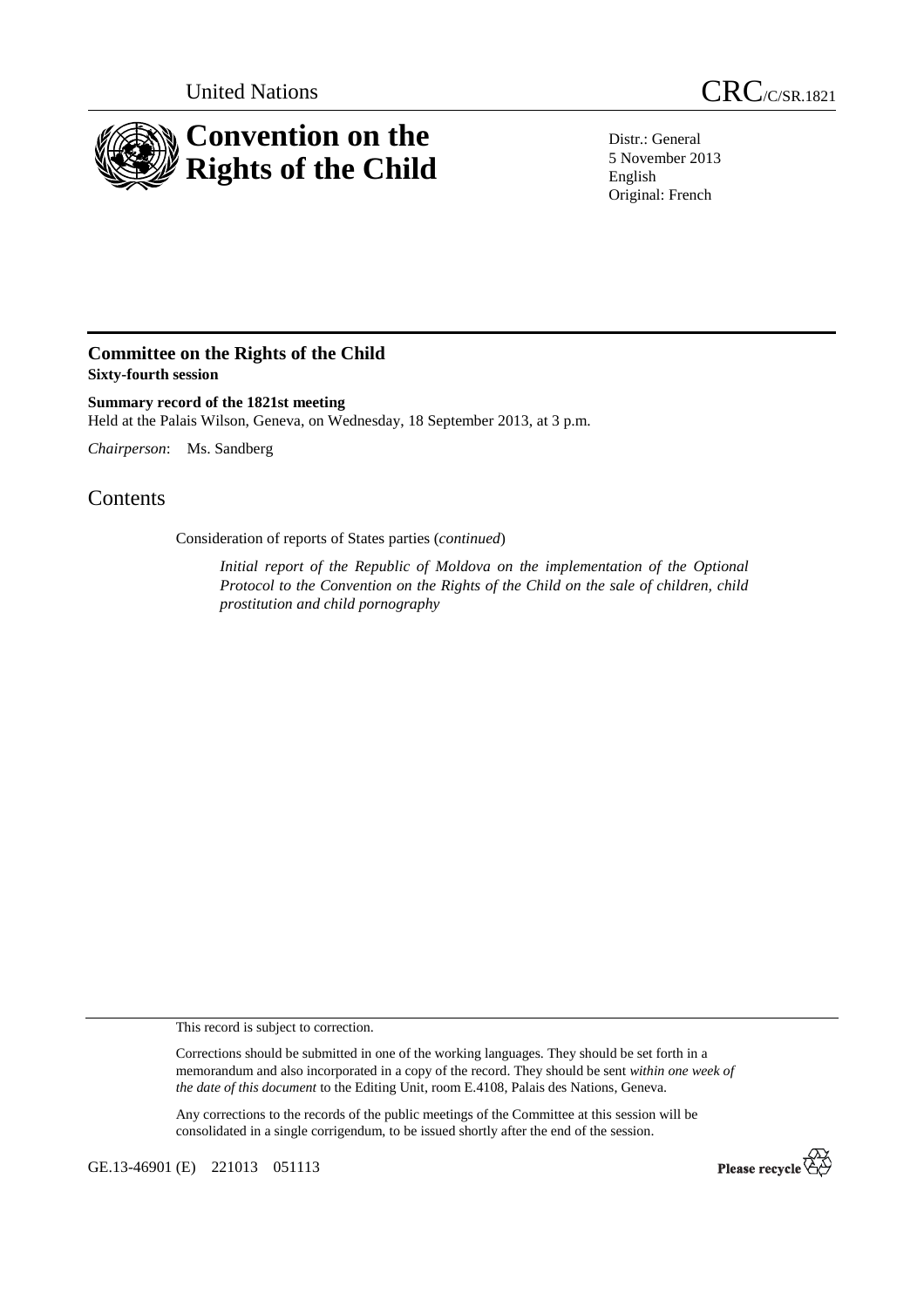*The meeting was called to order at 3.05 p.m.* 

## **Consideration of reports of States parties** (*continued*)

*Initial report of the Republic of Moldova on the implementation of the Optional Protocol to the Convention on the Rights of the Child on the sale of children, child prostitution and child pornography* (CRC/C/OPSC/MDA/1, CRC/C/OPSC/MDA/Q/1, CRC/C/OPSC/MDA/Q/1/Add.1)

1. *At the invitation of the Chairperson, the delegation of the Republic of Moldova took places at the Committee table*.

2. **Mr. Moraru** (Republic of Moldova) said that the Committee's recommendations made in 2009 after considering the second and third periodic reports on the implementation of the Convention had been taken into account in the formulation of the strategy on the protection of child and family for the period 2013-2020. The Act on special protection for children at risk and children separated from their parents, adopted in 2013, introduced such innovations as procedures to evaluate the circumstances of children, and the terms of cooperation among authorities. In addition, a comprehensive assessment of the situation of children in difficulty and children whose parents were abroad had been conducted in 2012. In December 2012, the Republic of Moldova had joined the Global Alliance against Online Child Sexual Abuse. Article 206 of the Criminal Code, on trafficking in children, had been amended in 2011 and 2012 to impose harsher penalties for child trafficking. Similarly, the Code of Criminal Procedure had recently been amended to guarantee greater protection for children up to age 14 who were witnesses in criminal cases of sexual offences or domestic violence.

3. In 2013, the Centre for Combating Cybercrime, responsible for fighting online sexual offences and associated with the General Inspectorate of Police, had been set up under the Ministry of the Interior.

4. On 8 August 2013, the President of La Strada Moldova International Centre and the Chief of the Police Inspectorate had signed a cooperation agreement on preventing and punishing child pornography and the sexual exploitation of children.

5. **Ms. Winter** (Country Rapporteur) commended the State party on the considerable measures it had taken to combat offences covered by the Optional Protocol, such as the amendments to the Criminal Code, adoption of the Act on preventing and combating human trafficking, ratification of the Council of Europe Convention on the Protection of Children against Sexual Exploitation and Sexual Abuse, adoption of a national plan to implement the Optional Protocol and establishment of the Centre for Combating Cybercrime.

6. **Mr. Gurán** (Country Rapporteur) requested additional information on the status and authority of the inter-institutional working group on implementation of the Optional Protocol. Given that, according to the replies to the list of issues, no cases of child pornography had been reported in 2010, which conflicted with information in the Committee's possession, he would like information on the data-collection system for offences covered in the Optional Protocol.

7. He also wished to know whether the national strategy on the protection of children and families had been adopted, and would like information on services to which victims of sexual exploitation abroad were entitled upon repatriation to the Republic of Moldova, as well as additional details on the cooperation agreement between La Strada and the Police Inspectorate.

8. **Ms. Winter** asked whether the State party was taking steps to combat sex tourism and whether there were statistics on the topic. She also wished to know whether the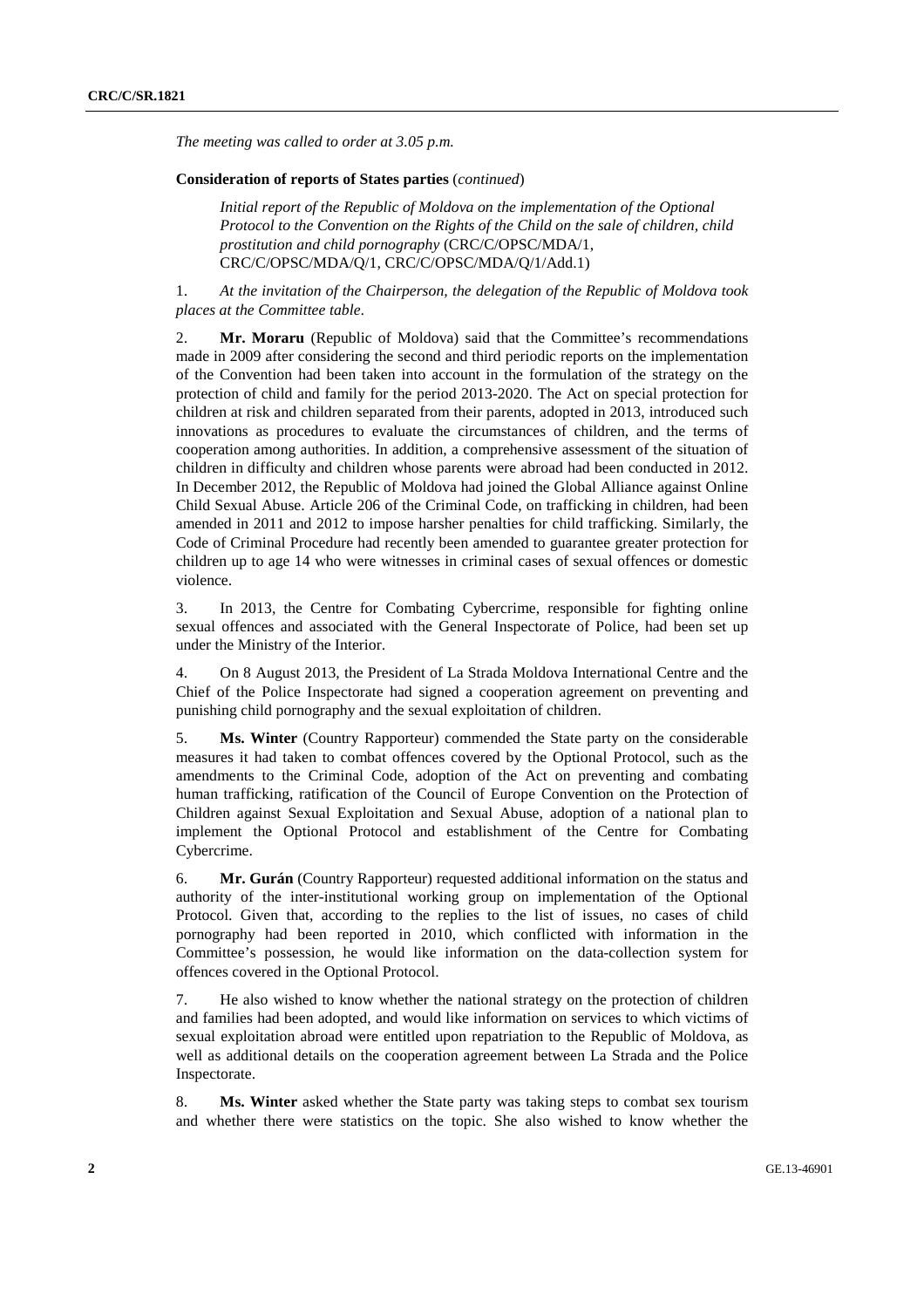Criminal Code contained provisions on all the offences covered in the Optional Protocol, such as transferring child organs for profit, engaging children in forced labour, soliciting children aged between 16 and 18 via the Internet for sexual purposes, being an accessory to offences covered in the Optional Protocol and falsely obtaining consent to put a child up for adoption. She would like to know whether the Criminal Code or any international agreements provided for the extradition of Moldovans who committed an offence covered in the Optional Protocol while abroad. Lastly, the Committee was particularly concerned that child victims or witnesses of offences could be questioned over and over by police.

9. **Ms. Khazova** asked whether the State party had instituted sufficient guarantees regarding international adoption, especially in respect of post-adoption follow-up.

10. **Ms. Aidoo** requested information regarding the mandate of the National Children's Rights Council and the working group on the implementation of the Optional Protocol. Which body was ultimately responsible for overseeing the adequate coordination of implementation activities?

11. **Mr. Kotrane** asked whether all children under 18 were protected against all the offences covered in the Optional Protocol. Given that article 206 of the Criminal Code grouped under the concept of "trafficking" almost all the offences defined in the Optional Protocol, did the State party plan to explicitly include the sale of children in the Code? To what extent were laws enforced?

12. He also would be interested to learn whether the State party planned to extend the responsibility of legal entities not only to cases of child trafficking, child prostitution and child pornography, but also to those of the sale of children. Lastly, he wished to know whether, when the State party found out that an offence covered in the Optional Protocol had been committed abroad by a Moldovan or a habitual resident of the Republic of Moldova it applied the rule stipulated under article 4, paragraph 2, of the Optional Protocol and launched any criminal procedures against the accused aside from requesting extradition.

13. **Ms. Wijemanne** asked whether the State party had taken steps to limit the vulnerability of groups of particularly exposed children and to improve children's online safety. She also wished to know whether the telephone service for reporting offences covered in the Optional Protocol was accessible to all children; what training programmes on the Optional Protocol the State party had put in place for law enforcement personnel, prosecutors, social workers, teachers and other professionals working with children; and whether any codes of conduct had been devised for travel agencies and the hotel industry to prevent sex tourism.

14. **Mr. Gastaud** asked whether children were taught about the Optional Protocol and whether the effectiveness of training programmes on the Optional Protocol directed at professionals working with children had been assessed.

15. **Mr. Mezmur** asked what lessons the Government had learned from the case of the paedophile ring uncovered in Chisinau, in terms of implementing the Optional Protocol, and how it ensured that children were not revictimized during trials.

16. **Ms. Aldoseri** asked what measures were taken in respect of travel agencies convicted of facilitating sex tourism.

17. **Ms. Oviedo Fierro** asked what was being done to ensure that police and court personnel did not treat child victims of offences covered in the Optional Protocol as criminals and whether the institutions established to implement the Optional Protocol had the resources for the long-term fulfilment of their mandate.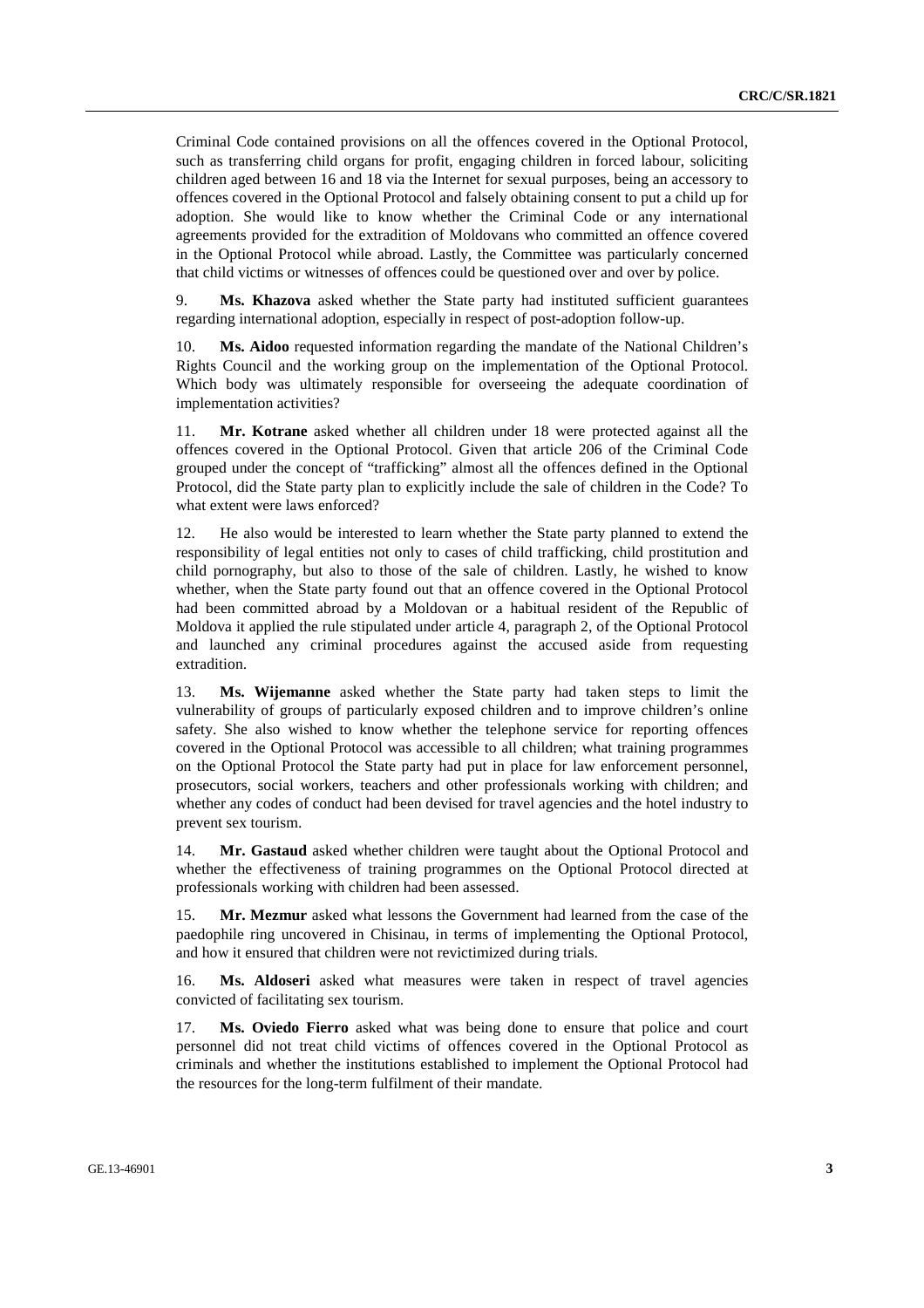18. **Ms. Winter** asked whether there were reintegration programmes for child victims and whether regional, bilateral or multilateral agreements had been reached with neighbouring countries to prevent and combat the sale of children, child prostitution and child pornography.

19. **Ms. Muhamad Shariff** requested additional information about awareness-raising programmes.

*The meeting was suspended at 3.55 p.m. and resumed at 4.25 p.m.* 

20. **Ms. Mişcoi** (Republic of Moldova) said that implementation of the Optional Protocol was the responsibility of the Government, especially the Ministry of the Interior, in cooperation with the Office of the Prosecutor-General and all relevant national authorities. The National Children's Rights Council, established in 1998, was responsible for formulating and implementing child protection policies. The mission of the interinstitutional working group on the implementation of the Optional Protocol, which brought together representatives of various ministries, was to prepare the initial and periodic reports that the Republic of Moldova was required to submit, pursuant to the international human rights instruments it had ratified, and worked closely with the National Children's Rights Council and the national commission responsible for initial and periodic reports.

21. **Ms. Moraru** (Republic of Moldova) said that the draft national strategy on the protection of children and families, and the related action plan on preventing and combating violence against and exploitation of children had not yet been adopted.

22. **Mr. Moraru** (Republic of Moldova) said that the text of the cooperation agreement with La Strada, which had launched an emergency helpline to report sexual violence against children, could be accessed on La Strada's website and that of the General Inspectorate of Police.

23. In the aftermath of the paedophilia case in Chisinau, the Code of Criminal Procedure had been amended and the focus placed on fighting transnational crime.

24. Persons profiting from or involved in the organization of trafficking for the purpose of adoption or organ transplant were liable to the same penalty. Under one of the bills to amend the Criminal Code, child pornographers would be liable to up to 7 years' imprisonment instead of the current 3. Those who psychologically manipulated children for sexual purposes (grooming) were liable to no more than 5 years in prison.

25. The Cybercrime Act obliged Internet providers to block access to certain websites with unlawful content.

26. The Republic of Moldova had ratified the European Convention on Mutual Assistance in Criminal Matters and signed a number of regional agreements, especially with countries of the Commonwealth of Independent States. The Republic of Moldova did not extradite Moldovans who had committed an offence abroad, but could launch a criminal suit against them. It did, however, accept requests for judicial assistance.

27. **Ms. Moraru** (Republic of Moldova) said that the new law on adoption, which had entered into force in 2010, took account of the Hague Convention on Protection of Children and Co-operation in Respect of Intercountry Adoption. Organizations in the area of international adoption required accreditation by the Moldovan authorities in order to operate. Accreditation was valid for one year and was renewable by the Ministry of Labour upon review of progress reports on the situation of adopted children. In default of the report on a given child, the organization could be denied renewal of its accreditation.

28. **Mr. Gastaud** asked whether the State party had the means to ensure that all the information contained in those reports was factual.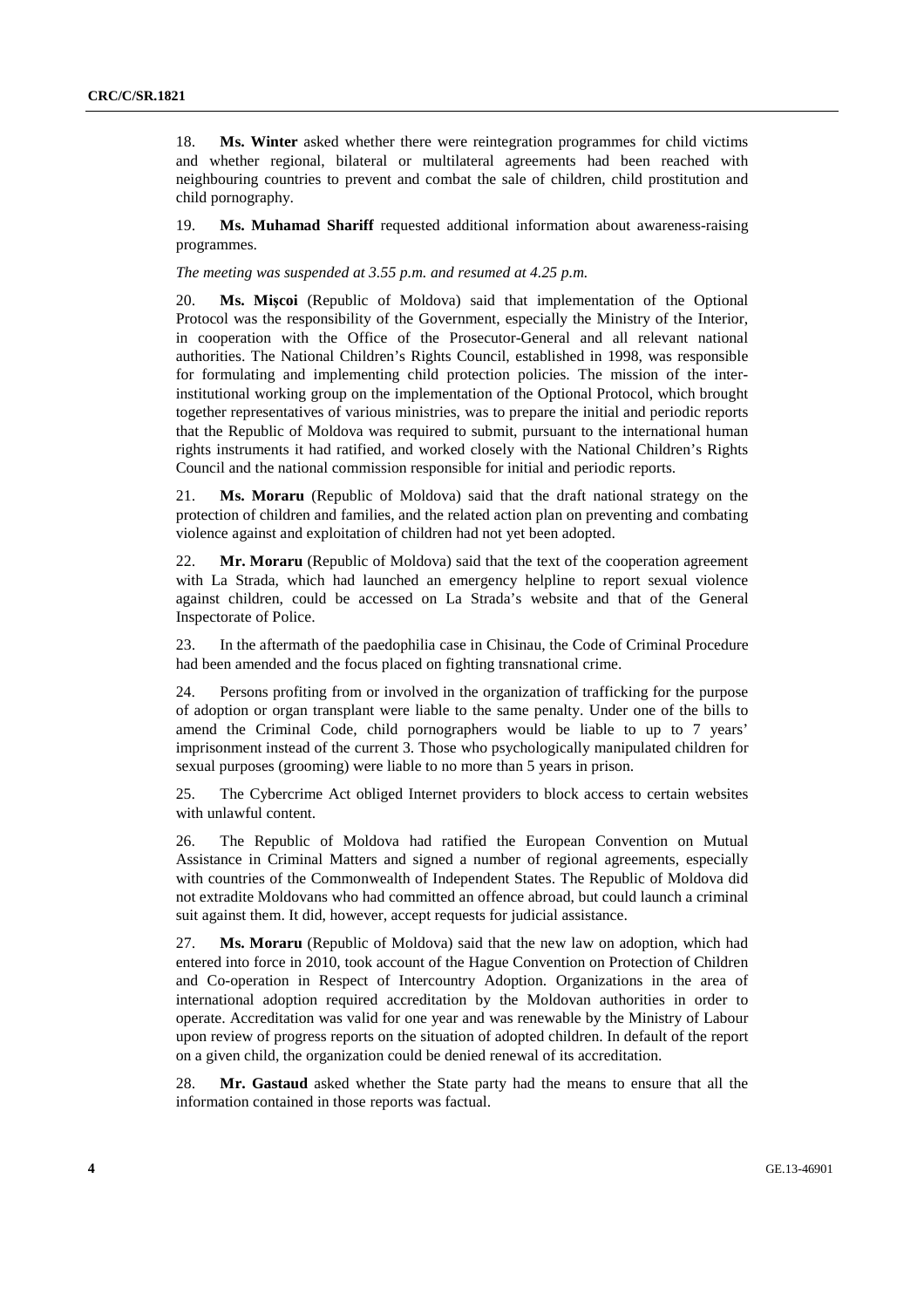29. **Ms. Moraru** (Republic of Moldova) replied that the national authorities and embassies were responsible for fact-checking.

30. **Ms. Mişcoi** (Republic of Moldova) said that many prevention and awareness-raising programmes had been carried out in recent years.

31. **Mr. Gastaud** asked whether children in rural or remote areas benefited from those programmes.

32. **Ms. Mişcoi** (Republic of Moldova) said that the Moldovan office of the United Nations Children's Fund (UNICEF) had just completed the first phase of a programme to train 115 instructors who would be responsible for preventing violence against children at the local level and for teaching potential victims how to identify and avoid the traps that criminals might lay. The National Institute of Justice also ran training courses on the principles enshrined in the various treaties to which the Republic of Moldova was a party. The National Centre for the Prevention of the Child Abuse had, in cooperation with the Ministry of Justice and the Ministry of the Interior, assessed the investigations conducted into offences against children. Other workshops and training courses for police officers and judges had addressed juvenile justice, how to father complaints and take witness statements from child victims of sexual violence and how to fight cybercrime, online child pornography and trafficking in humans. Police officers had also been trained to use Interpol's database with a view to enhanced international cooperation in those areas.

33. **Mr. Moraru** (Republic of Moldova) said that special rooms had been allocated inside prosecutors' offices to ensure that the hearing of child witnesses or victims under 14 were not traumatic. Such children were accompanied by their parents or legal guardians, educators and psychologists who put the judge's or opposing counsel's questions into simple terms. Similar rooms had also been allocated in two appellate courts, one in Chisinau and the other in the north of the country. Child-friendly police procedures had also been instituted in police stations. Police interrogations were sometimes held at La Strada international centre, which provided investigators with staff trained in working with children.

34. Children aged between 14 and 18 did not systematically benefit from those more flexible procedures, and judges decided on a case-by-case basis whether they were appropriate. The Office of the Prosecutor-General had issued guidelines on the hearing of child witnesses, victims or offenders, which applied to all children.

35. **Mr. Gurán** asked whether the privacy of those concerned was respected in interrogations.

36. **Mr. Moraru** (Republic of Moldova) replied that available technology even made it possible to modify children's voices to make them unrecognizable. The age of the child victim was an aggravating circumstance in sexual offences, affecting the severity of the penalty; for example, rape was punishable by 8 to 12 years in prison when the victim was aged 14 to 18 or by 15 to 20 years in prison when the victim was under 14.

37. The Republic of Moldova was a country of origin, not of destination, for trafficking and, therefore, exploitation of victims usually occurred abroad. The matter of victim compensation would be considered at a regional conference in November 2013. Currently, victims could claim compensation by bringing a civil action.

38. **Ms. Moraru** (Republic of Moldova) said that the National Reference System for the protection and assistance of victims and potential victims of human trafficking provided medical, psychological and social assistance to child victims of sexual violence, helped them reintegrate in school and ensured that the most vulnerable were temporarily placed in a group home or family. In-school psychological care was also available to children who needed it.